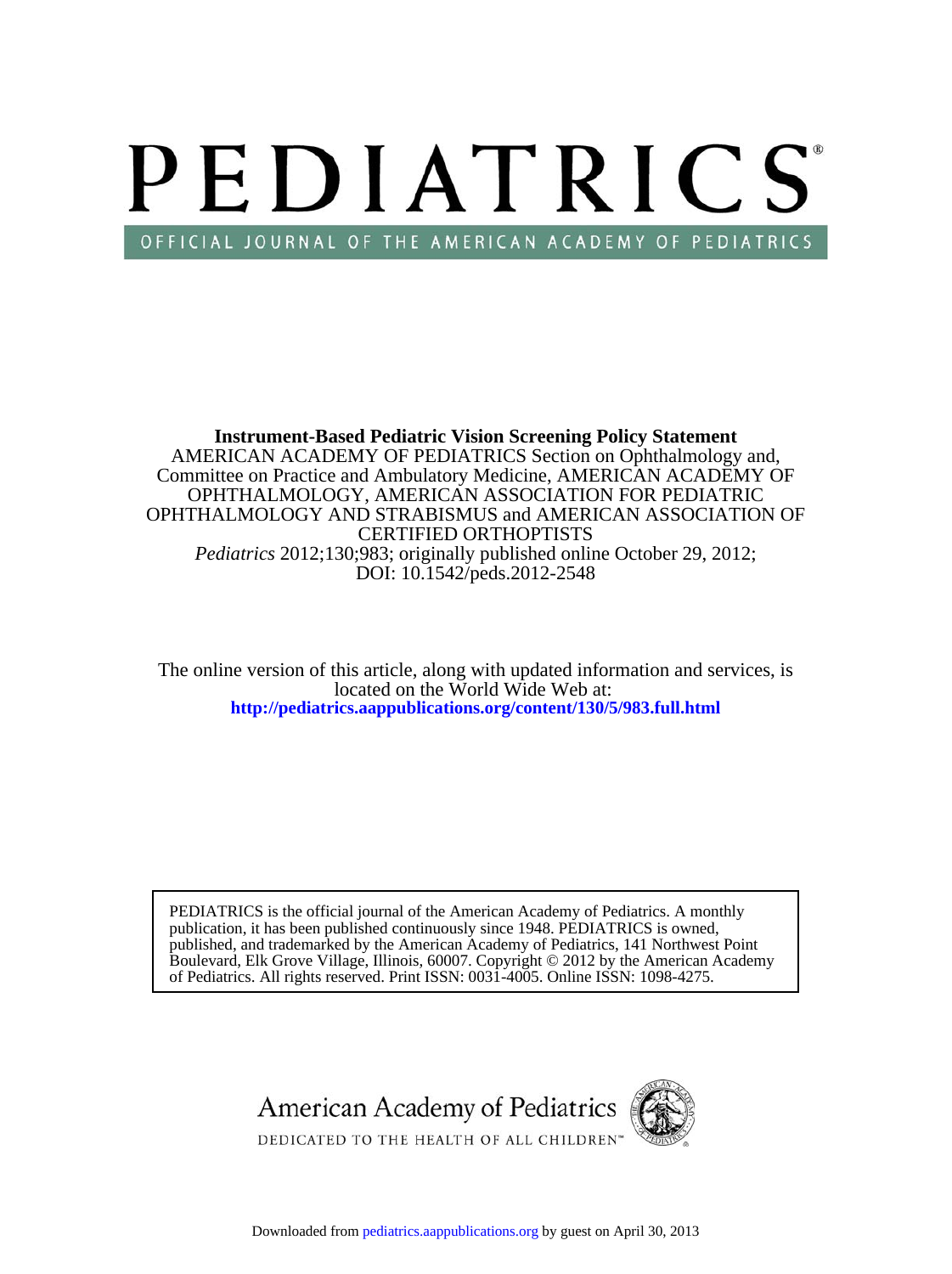Organizational Principles to Guide and Define the Child Health Care System and/or Improve the Health of all Children

# POLICY STATEMENT

American Academy

DEDICATED TO THE HEALTH OF ALL CHILDREN"

of Pediatrics

# Instrument-Based Pediatric Vision Screening Policy Statement

AMERICAN ACADEMY OF PEDIATRICS Section on Ophthalmology and Committee on Practice and Ambulatory Medicine; AMERICAN ACADEMY OF OPHTHALMOLOGY; AMERICAN ASSOCIATION FOR PEDIATRIC OPHTHALMOLOGY AND STRABISMUS; and AMERICAN ASSOCIATION OF CERTIFIED ORTHOPTISTS

#### KEY WORDS

vision screening, young children, instrument-based screening, visual acuity, automated technology

#### **ABBREVIATION**

RVU—relative value unit

This document is copyrighted and is property of the American Academy of Pediatrics and its Board of Directors. All authors have filed conflict of interest statements with the American Academy of Pediatrics. Any conflicts have been resolved through a process approved by the Board of Directors. The American Academy of Pediatrics has neither solicited nor accepted any commercial involvement in the development of the content of this publication.

All policy statements from the American Academy of Pediatrics automatically expire 5 years after publication unless reaffirmed, revised, or retired at or before that time.

www.pediatrics.org/cgi/doi/10.1542/peds.2012-2548 doi:10.1542/peds.2012-2548

PEDIATRICS (ISSN Numbers: Print, 0031-4005; Online, 1098-4275). Copyright © 2012 by the American Academy of Pediatrics

# abstract

A policy statement describing the use of automated vision screening technology (instrument-based vision screening) is presented. Screening for amblyogenic refractive error with instrument-based screening is not dependent on behavioral responses of children, as when visual acuity is measured. Instrument-based screening is quick, requires minimal cooperation of the child, and is especially useful in the preverbal, preliterate, or developmentally delayed child. Children younger than 4 years can benefit from instrument-based screening, and visual acuity testing can be used reliably in older children. Adoption of this new technology is highly dependent on third-party payment policies, which could present a significant barrier to adoption. Pediatrics 2012;130:983–986

# INTRODUCTION

With recent research and development of improved screening and refractive devices, this policy statement supplants the 2002 position paper<sup>1</sup> and is in accord with the overall vision screening policy of the American Academy of Pediatrics.2 This statement is cosponsored by the American Academy of Ophthalmology, the American Association for Pediatric Ophthalmology and Strabismus, and the American Association of Certified Orthoptists.

The goal of vision screening is to detect subnormal vision or risk factors that threaten visual development, preferably at a time when treatment can be initiated to yield the highest benefit.<sup>3</sup> A primary goal of vision screening in young children is the detection of amblyopia or the risk factors for development of amblyopia, a neural deficit in vision that is estimated to be present in 1% to 4% of children.<sup>4</sup> Amblyopia can be caused by obscured images (eg, from infantile cataracts), misaligned images (eg, from constant strabismus), or defocused images (eg, from different refractive errors between the eyes, termed anisometropia). The hallmark of amblyopia is decreased visual acuity, typically monocular, for which no ocular structural disorder fully accounts. However, successful visual acuity testing by using a vision chart is highly dependent on patient age and screener experience. In children younger than 3 years, few professionals can reliably determine acuity in each eye by using a vision chart.<sup>5</sup> Therefore, for younger children, the preferred methodology is instrument-based detection of risk factors for amblyopia—primarily photoscreening and autorefraction.

FREE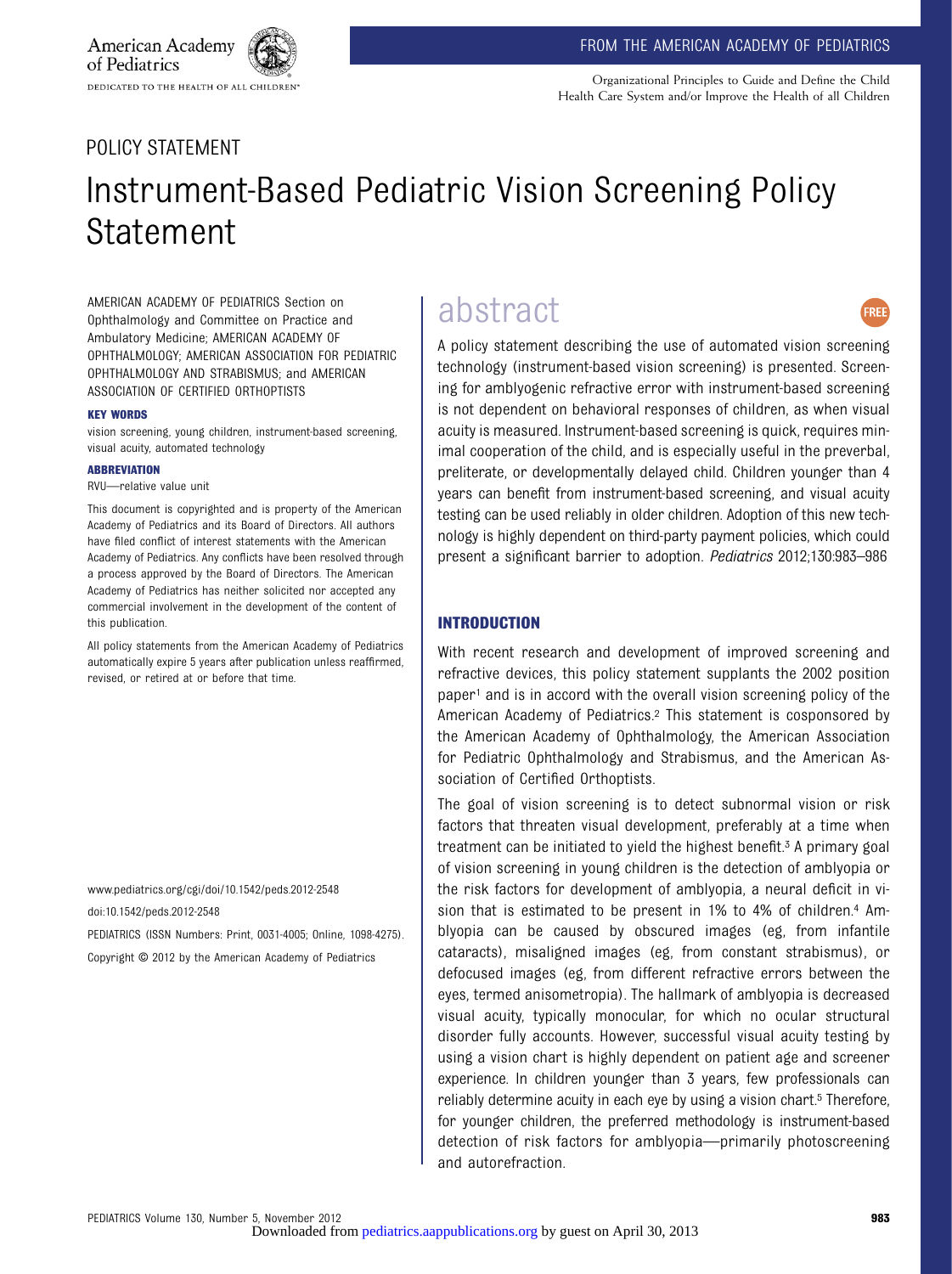# PHOTOSCREENERS, AUTOREFRACTORS, AND OTHER INSTRUMENTS

Instrument-based screening, if performed and interpreted correctly by appropriately trained individuals, usually identifies the presence and magnitude of optical and physical abnormalities of the eyes; it is quick and requires minimal cooperation from the child. Instrument-based screening systems typically produce a hard copy or digital record for inclusion in the patient record to document that screening was performed and, in some cases, provide an interpretation of the data.

Photoscreening uses optical images of the eye's red reflex to estimate refractive error, media opacity, ocular alignment, and other factors, such as ocular adnexal deformities (eg, ptosis), all of which put a child at risk for developing amblyopia. Photoscreening instruments, which assess both eyes simultaneously, have been found to be useful for screening children, $6-10$  and their output is interpreted by operators, by a central reading center, or by computer.

Autorefraction involves optically automated skiascopy methods or wavefront technology (Shack-Hartmann) to evaluate the refractive error of each eye. The National Institutes of Health– sponsored Vision in Preschoolers Study<sup>7</sup> systematically evaluated instrumentbased screening methods and compared them with visual acuity–based screening when administered by licensed eye-care professionals. For the conditions most important to detect and treat early and for a specificity of 90%, autorefraction had sensitivity of 81% to 88%, with the use of specified referral criteria. For these conditions, visual acuity testing had 77% sensitivity at 90% specificity. A disadvantage of autorefractors is that they typically measure only 1 eye at a time, limiting their ability to detect strabismus in the

absence of abnormal refractive error. However, in contrast to tabletop autorefractors, which are difficult to use with very young children, portable, handheld autorefractors are useful for screening young children.<sup>7,11-15</sup> Autorefraction data yield numeric results that are analyzed by the evaluator or by the instrument itself to determine if a child passes or fails the screening.

Other instruments have been or are being developed to objectively evaluate the eye or visual system for the presence of risk factors for amblyopia. These instruments are, at present, without a sufficient evidence base for recommendation.

As with any screening device, the sensitivity and specificity will depend on the referral criteria used. Alterations in referral criteria result in an inverse relationship between sensitivity and specificity, such that high detection of at-risk children (ie, high sensitivity) risks excessive overreferrals (ie, low specificity), and minimization of overreferrals (ie, high specificity) reduces detection of at-risk children (ie, low sensitivity).

Both photoscreening and autorefraction offer hope in improving vision-screening rates in preverbal children, preliterate children, and those with developmental delays, who are the most difficult to screen. Children younger than 4 years can benefit from instrument-based screenings. For children 4 to 5 years of age, photoscreening and autorefraction have not been shown to be superior or inferior to visual acuity testing with the use of vision charts.7 In children older than 5 years, visual acuity testing by using vision charts can be used reliably and should be performed every 1 to 2 years.2

# BARRIERS TO THE USE OF INSTRUMENT-BASED VISUAL **SCREENING**

Although all of the aforementioned instruments are available for use in a primary care setting, all of them involve substantial costs to the primary care practice. The instruments themselves often cost thousands of dollars, in addition to the costs of printers and supplies for each test performed. There are additional indirect costs, including space and staff time required to perform these tests, as well as physician time to interpret them. High initial capital investments for these instruments may be reduced if suppliers offer a leasing option as an alternative to purchasing equipment, but these costs must still be calculated into the total costs of performing the test. Although Current Procedural Terminology codes are available for such devices, there is never a guarantee of payment from third-party payers, even if the appropriate code is used. Historically, when such codes increase in frequency, third-party payers simply cease paying them. Additionally, visual screening is often inappropriately bundled into a global fee for the health maintenance visit, despite the fact that this is a separately identifiable service with real costs and established relative value units (RVUs). The adoption of any such technology will be highly dependent on the payment decisions of thirdparty payers. Primary care physicians will likely be slow to adopt these new technologies, despite their merit, if they are expected to absorb the cost without adequate payment for their up-front costs and their time. A level-1 Current Procedural Terminology code, 99174 with RVU 0.69, has been assigned to photoscreening. The adequacy of such an RVU depends on the cost of the screening device.

# RECOMMENDATIONS

• Vision screening should be performed at an early age and at regular intervals with age-appropriate, valid methods, ideally within the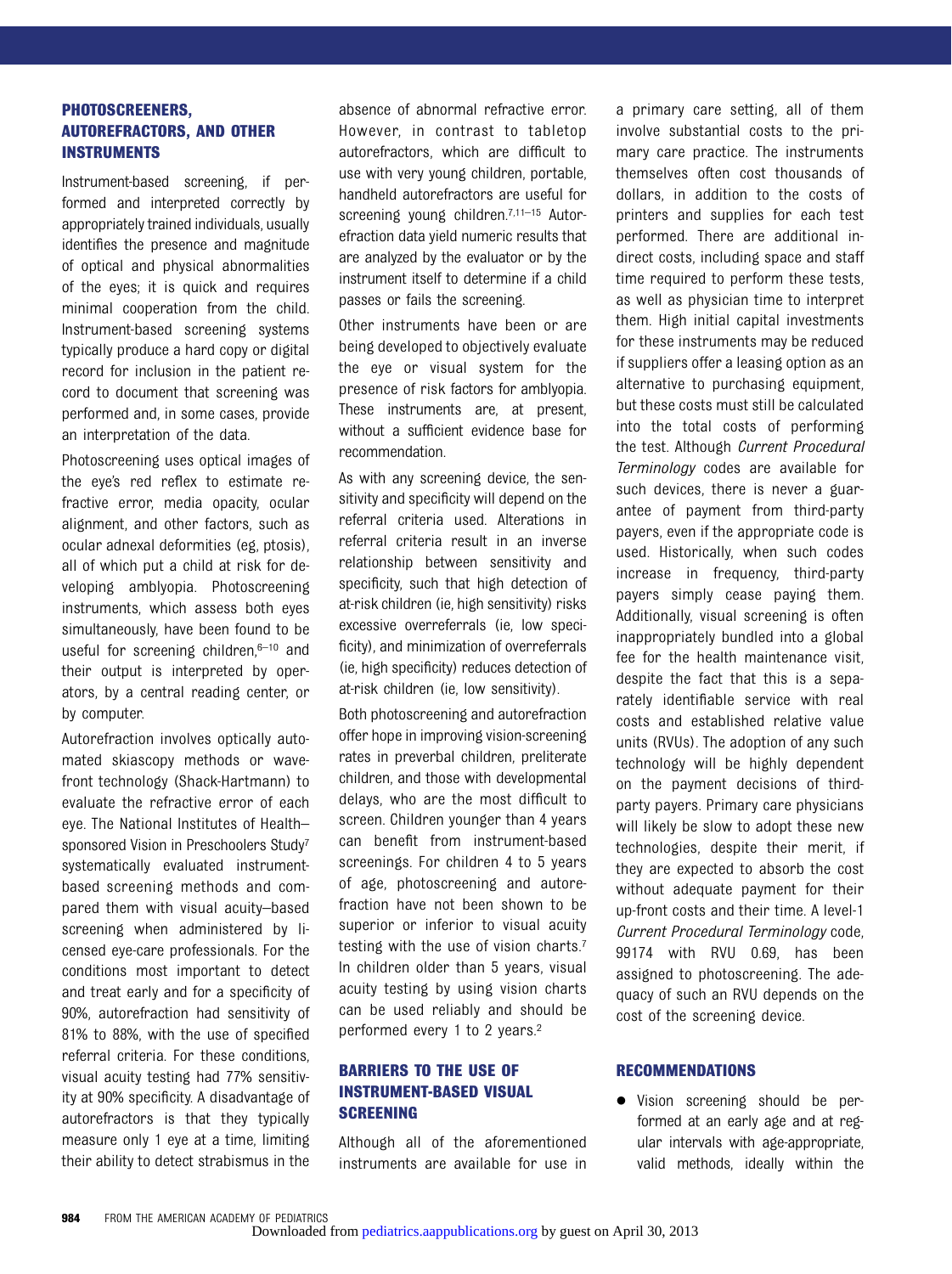medical home. The goal remains to identify and treat preventable visual impairment at the earliest feasible age.

- Photoscreening and handheld autorefraction may be electively performed in children 6 months to 3 years of age, allowing earlier detection of conditions that may lead to amblyopia, as well as in older children who are unable or unwilling to cooperate with routine acuity screening.
- Photoscreening and handheld autorefraction are recommended as an alternative to visual acuity screening with vision charts from 3 through 5 years of age, after which visual acuity screening with vision charts becomes more efficient and less costly in the medical home. Adequate payment for instrumentbased vision-screening services must be ensured if there is to be widespread adoption of this recommendation.
- Alternatively, the use of vision charts and standard physical examination techniques to assess amblyopia in children 3 to 5 years of age in the medical home remains a viable practice at the present time.
- There is no recommendation for mass screening at this time.
- Vision screening is a separately identifiable service and should not be bundled into the global code of well-child care. Adequate payment for photoscreening and handheld autorefraction must be ensured if there is to be widespread adoption of this recommendation.
- Regardless of the type of photoscreening or autorefraction system used, it is recommended that the evaluator know how to apply the technology properly and understand the limitations of the test in relation to the population being tested.
- The American Academy of Pediatrics, American Academy of Ophthalmology, American Association for Pediatric Ophthalmology and Strabismus, and American Association of Certified Orthoptists advocate additional research of photoscreening and handheld autorefraction devices and other vision screening methods to elucidate the validity of results, efficacy, cost-effectiveness, and payment policies for identifying amblyogenic factors in different age groups and subgroups of children. The goal remains to eliminate preventable childhood visual impairment.

#### LEAD AUTHORS

Joseph M. Miller, MD – AAP Section on Ophthalmology Herschel R. Lessin, MD – AAP Committee on Practice and Ambulatory Medicine

#### SECTION ON OPHTHALMOLOGY EXECUTIVE COMMITTEE, 2011–2012

James B. Ruben, MD, Chairperson David B. Granet, MD, Chairperson-Elect Richard J. Blocker, MD Geoffrey E. Bradford, MD Daniel J. Karr, MD Gregg T. Lueder, MD, Immediate Past Chairperson Sharon S. Lehman, MD R. Michael Siatkowski, MD

### LIAISONS

Kyle A. Arnoldi,  $CO - American Association of$ Certified Orthoptists George S. Ellis Jr, MD – American Academy of Ophthalmology Council Christie L. Morse, MD – American Association for Pediatric Ophthalmology and Strabismus, American Academy of Ophthalmology

### **STAFF**

Jennifer G. Riefe, MEd

#### COMMITTEE ON PRACTICE AND AMBULATORY MEDICINE, 2011–2012

Lawrence D. Hammer, MD, Chairperson Graham Arthur Barden III, MD Oscar "Skip" Wharton Brown, MD Edward S. Curry, MD James J. Laughlin, MD Herschel R. Lessin, MD Chadwick Taylor Rodgers, MD Geoffrey R. Simon, MD

## STAFF

Elizabeth Sobczyk

### **REFERENCES**

- 1. Committee on Practice and Ambulatory Medicine and Section on Ophthalmology; American Academy of Pediatrics. Use of photoscreening for children's vision screening. Pediatrics. 2002;109(3):524– 525
- 2. Committee on Practice and Ambulatory Medicine, Section on Ophthalmology, American Association of Certified Orthoptists; American Association for Pediatric Ophthalmology and Strabismus; American Academy of Ophthalmology. Eye examination in infants, children and young adults. Pediatrics. 2003;111(4 pt 1): 902–907

3. Wilson JMG, Jungner G. Principles and practice of screening for disease. Geneva, Switzerland: World Health Organization; 1968:1–163. Available at: [http://whqlibdoc.](http://whqlibdoc.who.int/php/WHO_PHP_34.pdf) [who.int/php/WHO\\_PHP\\_34.pdf.](http://whqlibdoc.who.int/php/WHO_PHP_34.pdf) Accessed January 24, 2012

- 4. Simons K. Amblyopia characterization, treatment, and prophylaxis. Surv Ophthalmol. 2005;50(2):123–166
- 5. Cotter SA, Tarczy-Hornoch K, Wang Y, et al; Multi-Ethnic Pediatric Eye Disease Study Group. Visual acuity testability in African-American and Hispanic children: the multi-ethnic pediatric eye disease

study. Am J 0phthalmol. 2007;144(5): 663–667

- 6. Arthur BW, Riyaz R, Rodriguez S, Wong J. Field testing of the plusoptiX S04 photoscreener. J AAPOS. 2009;13(1):51-57
- 7. Schmidt P, Maguire M, Dobson V, et al; Vision in Preschoolers Study Group. Comparison of preschool vision screening tests as administered by licensed eye care professionals in the Vision In Preschoolers Study. Ophthalmology. 2004;111 (4):637–650
- 8. Donahue SP. Relationship between anisometropia, patient age, and the development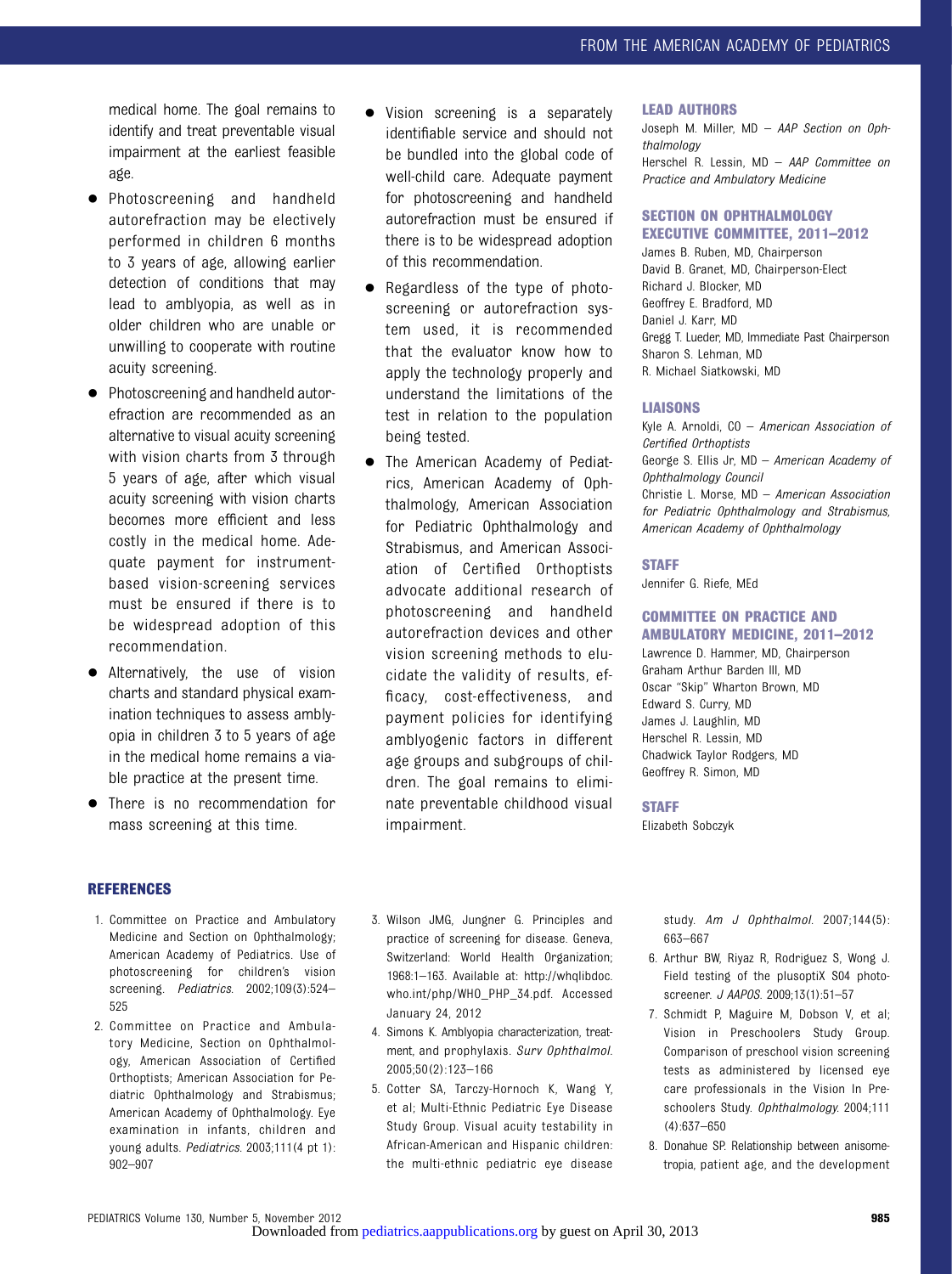of amblyopia. Am J Ophthalmol. 2006;142 (1):132–140

- 9. Atkinson J, Braddick O, Nardini M, Anker S. Infant hyperopia: detection, distribution, changes and correlates—outcomes from the Cambridge infant screening programs. Optom Vis Sci. 2007;84(2):84–96
- 10. Kirk VG, Clausen MM, Armitage MD, Arnold RW. Preverbal photoscreening for amblyogenic factors and outcomes in amblyopia treatment: early objective screening and visual acuities. Arch Ophthalmol. 2008;126 (4):489–492
- 11. Borchert M, Wang Y, Tarczy-Hornoch K, et al; MEPEDS Study Group. Testability of the Retinomax autorefractor and IOLMaster in preschool children: the Multi-ethnic Pediatric Eye Disease Study. Ophthalmology. 2008;115(8):1422–1425, e1
- 12. Cordonnier M, De Maertelaer V. Comparison between two hand-held autorefractors: the Sure-Sight and the Retinomax. Strabismus. 2004;12(4):261–274
- 13. Iuorno JD, Grant WD, Noël L-P. Clinical comparison of the Welch Allyn SureSight handheld autorefractor versus cycloplegic

autorefraction and retinoscopic refraction. J AAPOS. 2004;8(2):123–127

- 14. Kemper AR, Keating LM, Jackson JL, Levin EM. Comparison of monocular autorefraction to comprehensive eye examinations in preschool-aged and younger children. Arch Pediatr Adolesc Med. 2005; 159(5):435–439
- 15. Steele G, Ireland D, Block S. Cycloplegic autorefraction results in pre-school children using the Nikon Retinomax Plus and the Welch Allyn SureSight. Optom Vis Sci. 2003;80(8):573–577